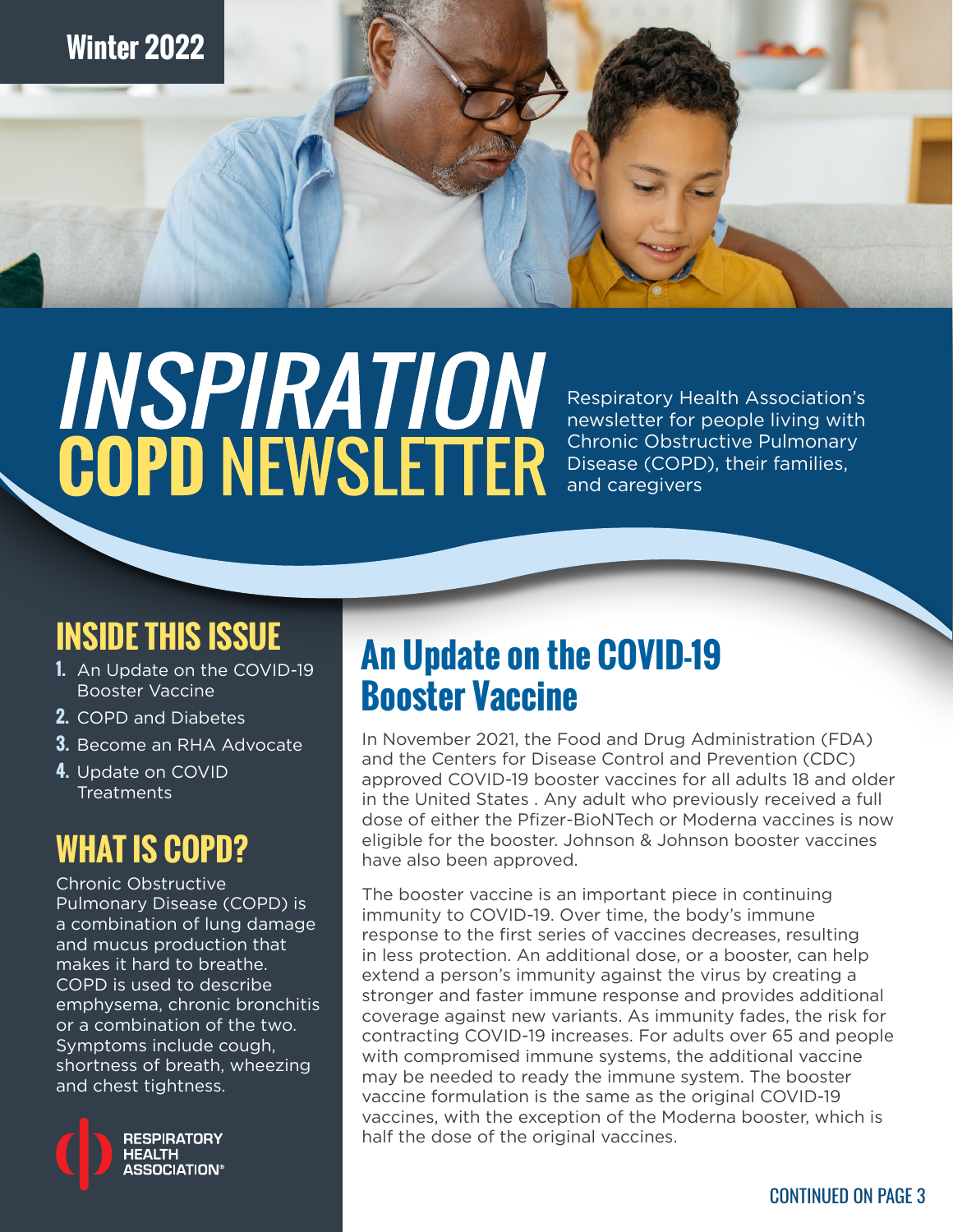# <span id="page-1-0"></span>**COPD and Diabetes**

What You Need to Know

Recent research suggests a relationship between diabetes and COPD, as both conditions involve chronic inflammation. Some research shows a connection between high blood sugar and either COPD flare-ups or changes to lung function. Diabetes can worsen the progression and outcomes of COPD because high sugar levels in the blood can affect lung function and cause more inflammation. COPD can also increase the risk of developing diabetes because of increased

inflammation and side effects related to the use of corticosteroids that some COPD patients take.

If you have diabetes and are living with COPD, try to follow a healthy diet, regulate sugar



## **Become an RHA Advocate**

Respiratory Health Association advocates make a difference in the fight for clean air and a future free of lung disease. We would love for you to get involved. Let us know what you're passionate about.

Email or call Kelly Nichols (knichols@resphealth.org or 312-243-2000) today to start your advocacy journey.

levels, and get exercise. Exercise is useful in helping prevent and manage both conditions. Also, please speak with your healthcare provider to make sure that the COPD medications and diabetes medications don't interfere with each other.



#### Emphysema has taken control for too long. Are you ready to be you again?

The Spiration® Valve System is clinically shown to reduce shortness of breath, decrease hyperinflation and improve quality of life.1 If you are continuing to experience emphysema symptoms, despite medical management, it may be time to ask your doctor about this procedure.

To find a treating physician in your area, visit: svs.olympusamerica.com/physician-finder.

For full prescriptive information, risks and more visit: svs.olympusamerica.com/prescriptive-information.

<sup>1</sup>Criner GJ, Delage A, Voelker K, et al. Improving Lung Function in Severe Heterogenous Emphysema with the Spiration Valve System (EMPROVE).<br>A Multicenter, Open-Label Randomized Controlled Clinical Trial. Am J Respir Crit 'Criner GJ, Delage A, Voelker K, et al. Improving Lung Function in Severe Heterogenous Emphysema with the Spiration Valve System (EMPROVE).<br>A Multicenter, Open-Label Randomized Controlled Clinical Trial. Am J Respir Crit C

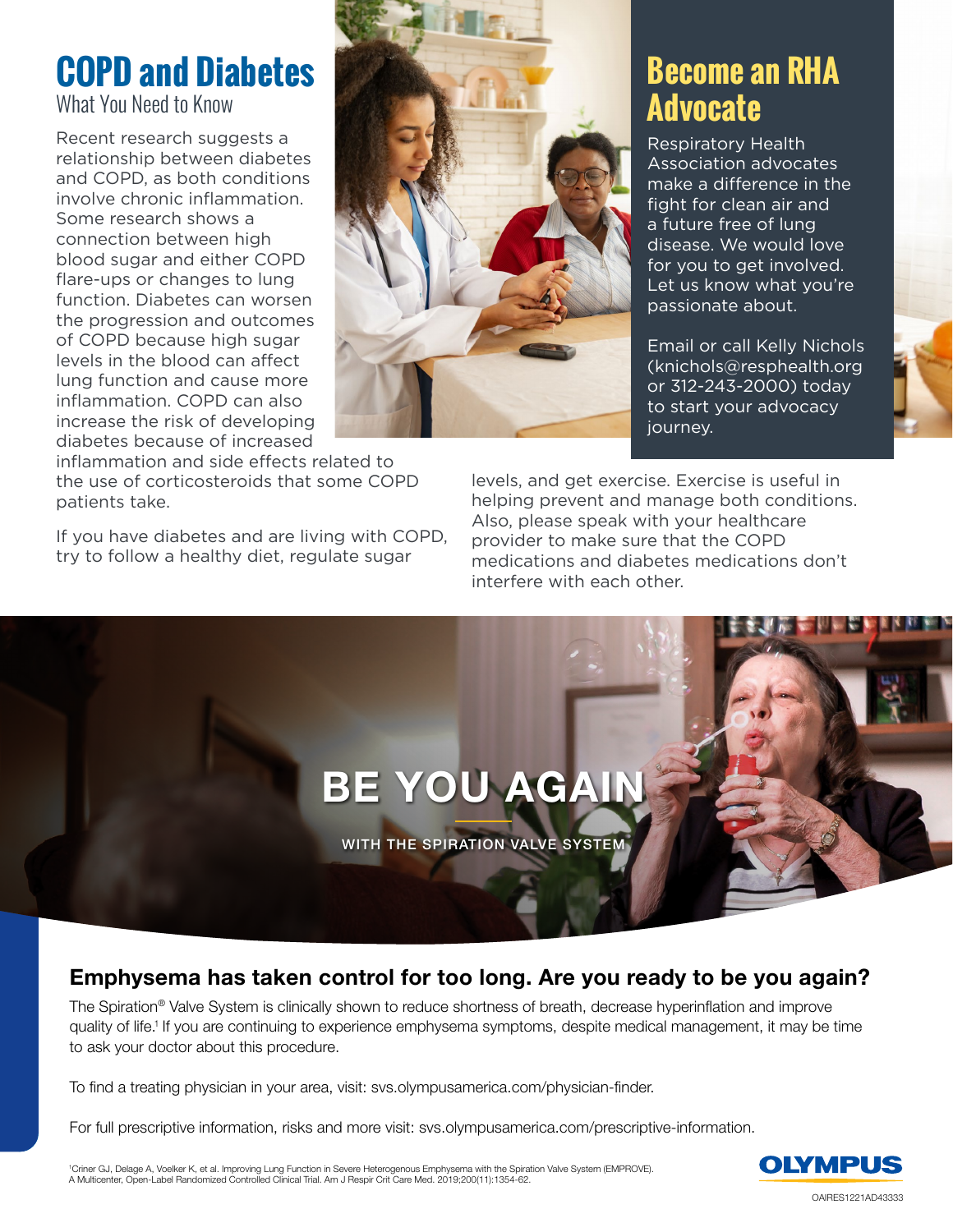# **An Update on the COVID-19 Booster Vaccine (Continued)**

People who received the Pfizer or Moderna vaccine should get their booster at least five (Pfizer) or six (Moderna) months after completing the second vaccination in the initial series. If adults received the Johnson & Johnson vaccine, they should get their booster at least two months after their initial vaccination. The FDA has also authorized people to "mix and match" their booster vaccine. For example, someone who received the Johnson & Johnson vaccine may get a Pfizer or Moderna booster. This gives people more of a choice when scheduling their boosters and allows pharmacies and doctors' offices to reach more people. Be sure to talk to your doctor about what is best for you.

There may be a few side effects after receiving the booster shot. Symptoms are similar to previous vaccines – swelling or redness at the injection site, fever, headaches, muscle pain, or fatigue. These side effects, and other symptoms that may occur, are the body's natural response to the vaccine and a good sign that the immune system is gearing up to fight off the virus.

Preliminary data from Pfizer suggest that three doses (the original two vaccines plus the booster) increase the level of protection against variant infections . Even though breakthrough cases may still occur, the outcomes to date have been far less severe (fewer hospitalizations and deaths) among those who have received a booster vaccine.

If you need help scheduling your booster vaccine, you can contact the same place that set up your original vaccines. You can also call your doctor, pharmacy, health department, or even the local grocery store to see if they have available appointments. Remember to take your CDC-issued vaccine card to document your booster.

## **Update on COVID-19 Treatments**

The US Food and Drug Administration has issued emergency use authorization for oral antiviral drugs for individuals who have tested positive for COVID-19 and are experiencing mild to moderate illness:

**•** Pfizer's Paxlovid is available by prescription only and should be started as soon as possible after diagnosis and within five days of experiencing symptoms. Adults and children aged 12 years and older are eligible for this treatment.

**•** Merck's Molnupiravir is available by prescription only and should be started as soon as possible after diagnosis and within five days of experiencing symptoms. It is available for adults only and for those whose alternative COVID-19 treatment options authorized by the FDA are not accessible or clinically appropriate.

There are also three monoclonal antibody therapies available for people with a positive COVID-19 test or high-risk individuals exposed to someone with COVID-19. Contact your primary care physician about a referral for antibody treatment within three days of a positive test result and no later than 10 days after symptoms appear.

These treatments are meant to prevent the progression to severe illness and/or hospitalization from COVID-19. *They are not a substitute for COVID-19 vaccines.*  Speak with your healthcare provider if you have tested positive for COVID-19 to see if you can receive these treatments.

To further reduce risk of COVID-19, continue to wear your mask in indoor public spaces and around large crowds, continue to wash your hands regularly, and encourage family and friends to receive their vaccines as they are able.